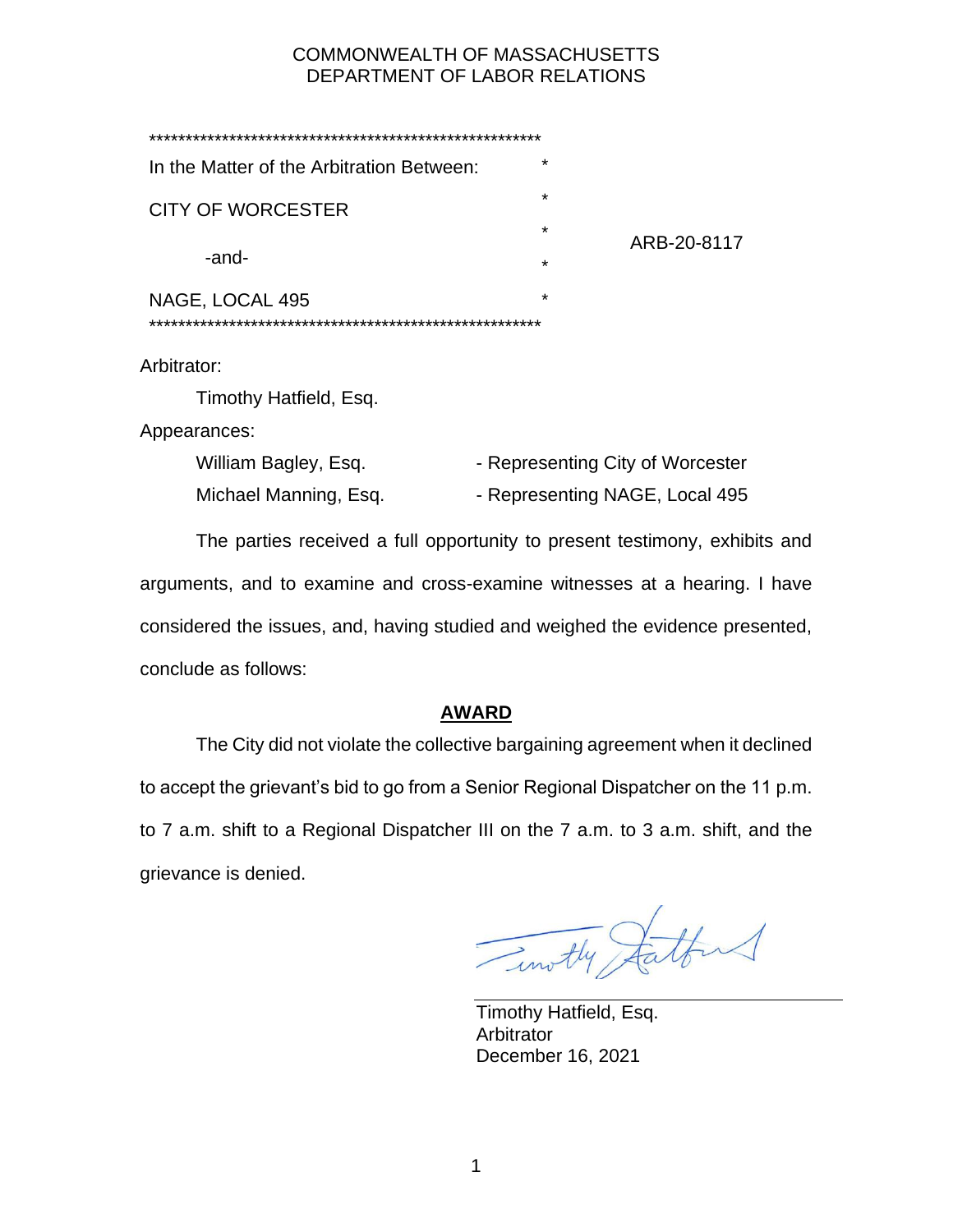### **INTRODUCTION**

NAGE, Local 495 (Union) filed a unilateral petition for Arbitration. Under the provisions of M.G.L. Chapter 23, Section 9P, the Department of Labor Relations (Department) appointed Timothy Hatfield, Esq. to act as a single neutral arbitrator with the full power of the Department. The undersigned Arbitrator conducted a virtual hearing via WebEx on January 22, 2021.

The parties filed briefs on March 19, 2021.

### **THE ISSUE**

The Parties were unable to agree on a stipulated issue. The proposed issue before the arbitrator is:

## **The Union proposed:**

Did the City violate the collective bargaining agreement when it declined to accept the grievant's bid to go to days pursuant to the posting dated February 12, 2020? If so, what shall be the remedy?

## **The City proposed:**

Did the City violate the collective bargaining agreement when it did not allow a Senior Regional Dispatcher to resign from her position and then voluntarily demote herself to a Regional Dispatcher III and transfer from an overnight shift to a day shift? If so, what shall be the remedy?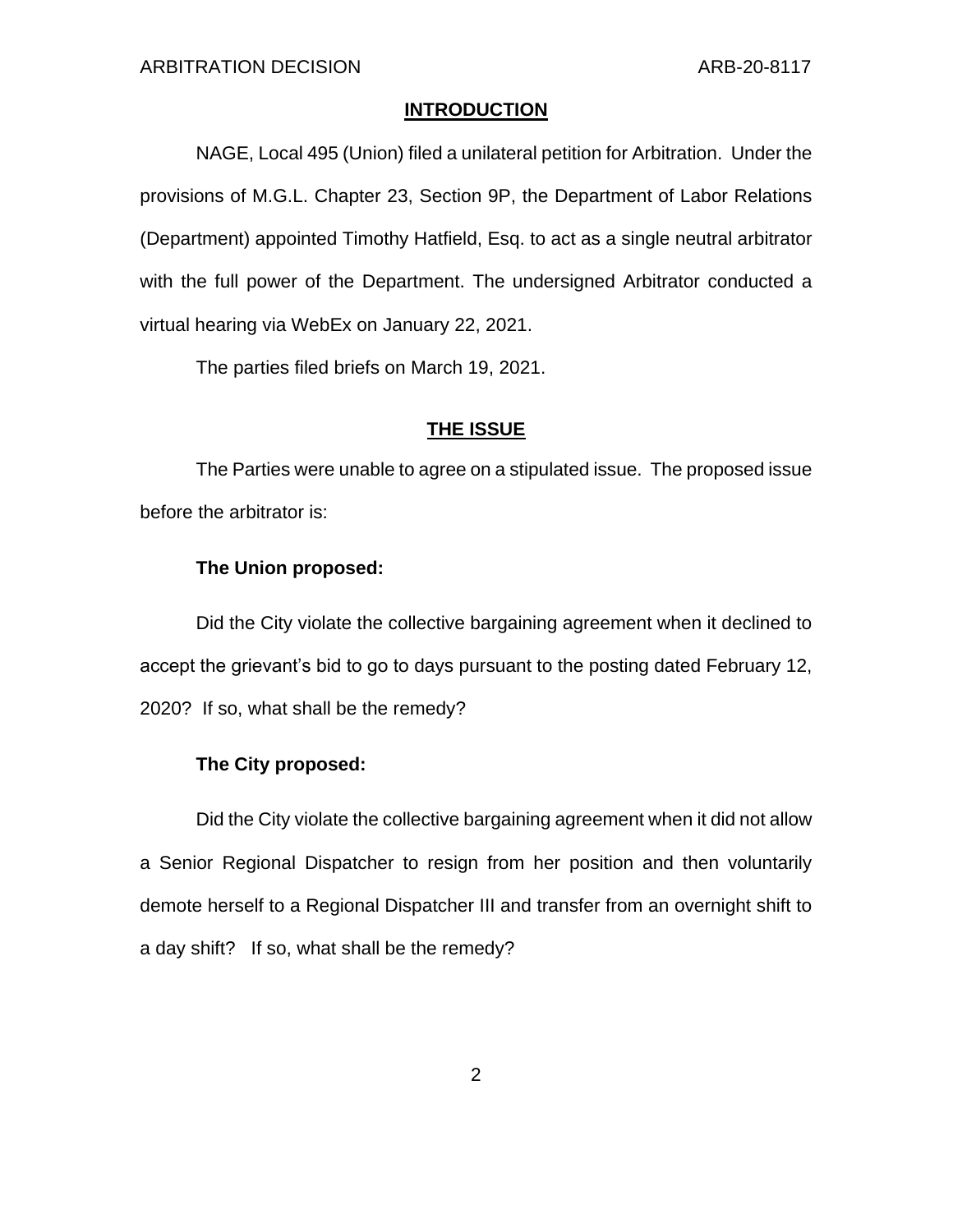**Issue:**

As the parties were unable to agree on a stipulated issue, I find the appropriate issue to be:

Did the City violate the collective bargaining agreement when it declined to

accept the grievant's bid to go from a Senior Regional Dispatcher on the 11 p.m.

to 7 a.m. shift to a Regional Dispatcher III on the 7 a.m. to 3 p.m. shift.

If so, what shall be the remedy?

#### **RELEVANT CONTRACT LANGUAGE**

The parties' collective bargaining agreement (Agreement) contains the

following pertinent provisions:

## **ARTICLE 4 MANAGEMENT RIGHTS**

In the interpretation of this Agreement, the City shall not be deemed to have been limited in any way in the exercise of the regular and customary functions of municipal management or governmental authority and shall be deemed to have retained and reserved unto itself all the powers, authority and prerogatives of municipal management or governmental authority including, but not limited to, the following examples: the operation and direction of the affairs of the departments in all of their various aspects; the determination of the level of services to be provided; the direction, control, supervision and evaluation of the employees; the determination of employee classifications; the determination and interpretation of job descriptions, but not including substantive changes; the planning, determination, direction and control of all the operations and services of the departments (and their units and programs); the increase, diminishment, change or discontinuation of operations in whole or in part; the institution of technological changes or the revising of processes, systems or equipment; the alteration, addition or elimination of existing methods, equipment, facilities or programs; the determination of the methods, means, location, organization, number and training of personnel of the departments, or its units or programs; the assignment and transfer of employees; the scheduling and enforcement of working hours; the assignment of overtime;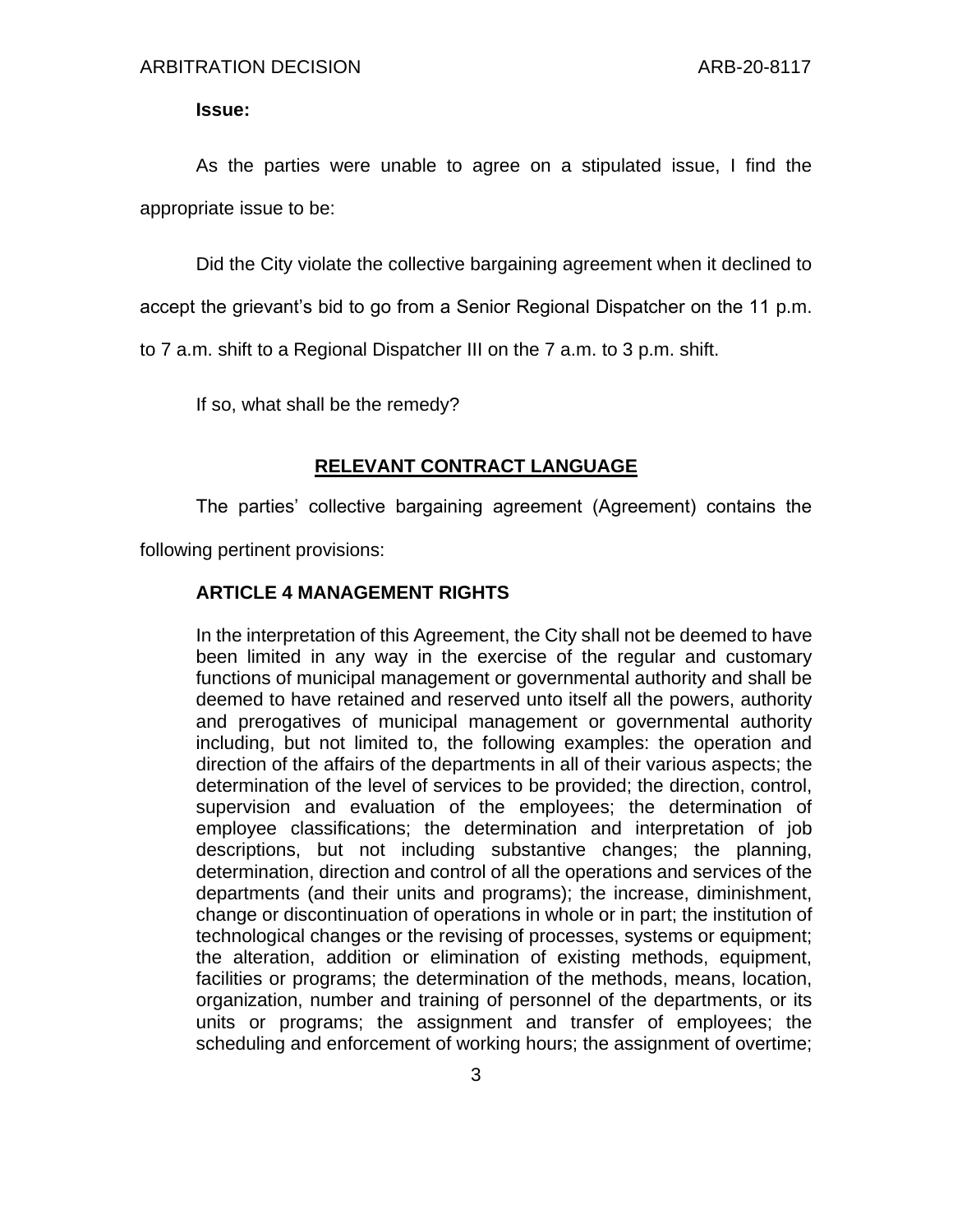the determination of whether employees (if any) in a classification are to be called in for work at times other than their regularly scheduled hours and the determination of the classification to be so called; the determination of whether goods should be made, leased, contracted or purchased on either a temporary or a permanent basis; the hiring, appointment, promotion, demotion, suspension, discipline, discharge, or relief of employees due to lack of funds or of work, or the incapacity to perform duties or for any other reason; the making, implementation, amendment, and enforcement of such rules, regulations, operating and administrative procedures from time to time as the City deems necessary; and the power to make appropriation of funds; except to the extent abridged by a specific provision of this Agreement or law.

The rights of management under this article and not abridged shall not be subject to submission to the arbitration procedure established in Article 11 herein.

Nothing in this article shall be interpreted or deemed to limit or deny any rights of management provided the City by law.

## **ARTICLE 10 SENORITY (In Part)**

Seniority shall be defined as meaning the length of service from the date of appointment under G.L. c. 31, in the respective bargaining unit ….

Subject to the provisions of Article 31, preference in assignment to work shifts … will be made in accordance with seniority as defined herein. …

## **ARTICLE 11 GRIEVANCE PROCEDURE (In Part)**

5. The award of the arbitrator shall be final and binding upon all parties, subject to the following conditions:

a. The arbitrator shall make no award for grievances initiated prior to the effective date of this Article.

b. The arbitrator shall have no power to add to, subtract from, or modify this contract or the rules and regulations of the City and the Charter, Ordinances and Statutes concerning the City, either actually or effectively.

c. The arbitrator shall only interpret such items and determine such issues as may be submitted to him by the written agreement of the parties.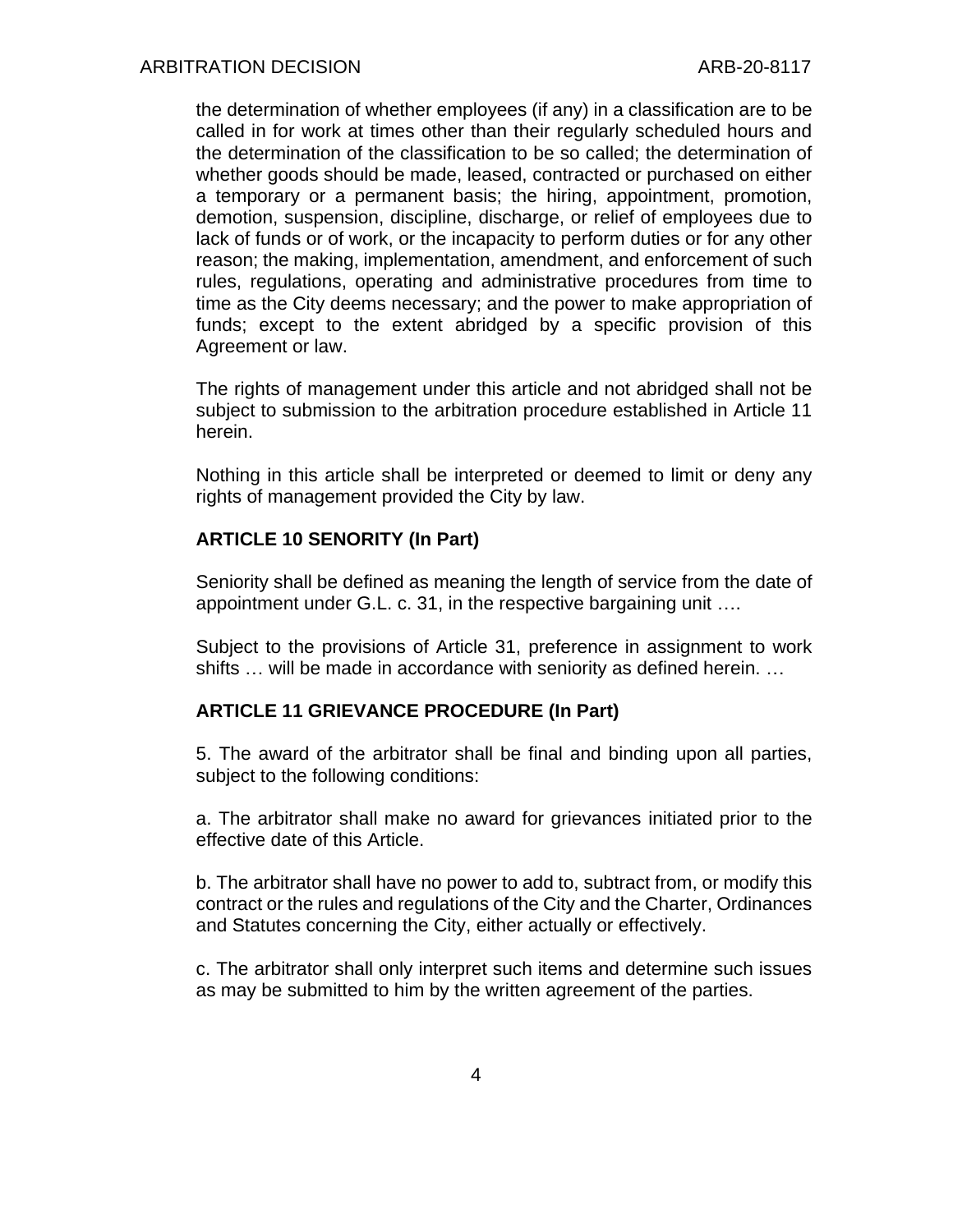d. Grievances may be settled without precedent at any stage of the procedure until the issuance of a final award by the arbitrator.

e. Appeal may be taken from the award to the Worcester Superior Court as provided for in paragraph 6.

6. Appeal from the arbitrator's award may be made to Superior Court on any of the following bases, and said award will be vacated and another arbitrator shall be appointed by the Court to determine the merits if:

a. The award was procured by corruption, fraud, or other undue means;

b. There was evident partiality by an arbitrator, appointed as a neutral, or corruption by the arbitrator, or misconduct prejudicing the rights of any party;

c. The arbitrator exceeded his powers by deciding the case upon issues other than those specified in sections 5(b) and (c), or exceeded his jurisdiction by deciding a case involving non-grievable matters as specified in Section 1, or rendered an award requiring the City, its agents, or representatives, the Union, its agents or representatives, or the grievant to commit an act or to engage in conduct prohibited by law as interpreted by the Courts of this Commonwealth;

d. The arbitrator refused to postpone the hearing upon a sufficient cause being shown therefor, or refused to hear evidence material to the controversy or otherwise so conducted the hearing as to prejudice substantially the rights of a party;

e. There was no arbitration agreement on the issues that the arbitrator determined, the parties having agreed only to submit those items to arbitration as the parties had agreed to in writing prior to the hearing, provided that the appellant party did not waive his objection during participation in the arbitration hearing; but the fact that the award orders reinstatement of an employee with or without back pay or grants relief that would not be granted by a court of law or equity, shall not be grounds for vacating or refusing to confirm the award.

## **FACTS**

The City of Worcester (City) and the Union are parties to a collective

bargaining agreement that was in effect at all relevant times to this arbitration. The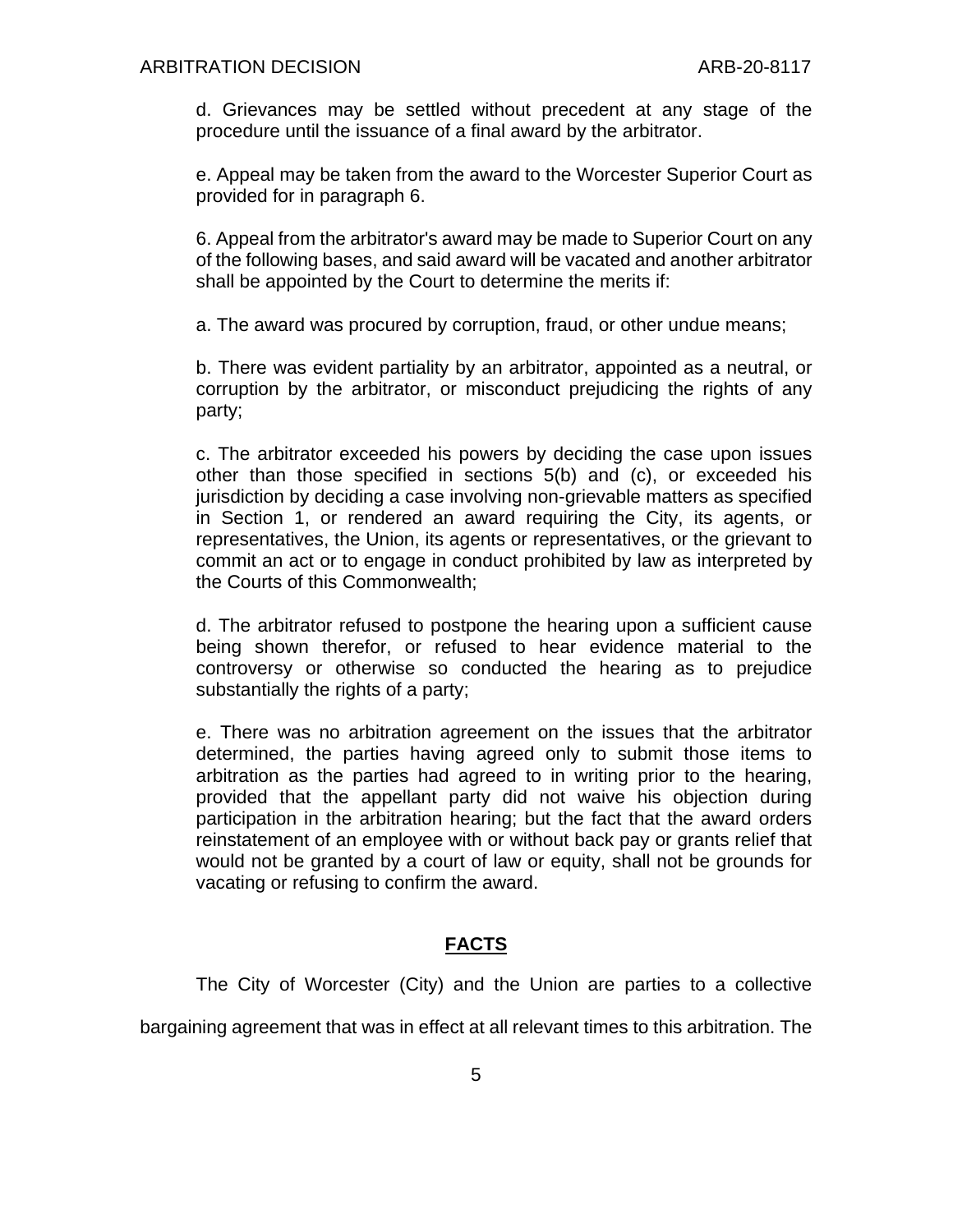#### ARBITRATION DECISION ARB-20-8117

grievant, Jessica Kacevich (Kacevich / grievant) worked for the City in the Emergency Communications Department. Kacevich worked as a Regional Dispatcher III from March 2017 until the fall of 2018, before being promoted to a Senior Regional Dispatcher in October 2018 and assigned to the overnight shift.

In 2018, the Union and City came to an agreement for a Career Path Classification Plan for Regional Dispatchers. The agreement created a four-step classification plan which included four different pay grades. The Senior Regional Dispatcher is in a different classification from Regional Dispatcher III and is paid at a higher pay grade.

As a Senior Regional Dispatcher, Kacevich serves as a shift supervisor. Two Senior Regional Dispatchers are assigned to each shift and run the dispatch operation on a day-to-day basis. They are responsible for assignments for each regional dispatcher under their control on a shift.

In February 2020, the Emergency Communications Department posted opportunities for employees to change shifts, asking employees to indicate their interest. Kacevich expressed her interest in moving to the day shift. Kacevich was informed that the open positions were for a different classification and that there were no openings for Senior Regional Dispatchers on the day shift. Kacevich then sought to resign her position as a Senior Regional Dispatcher and demote herself into a Regional Dispatcher position on the day shift. The City denied that request.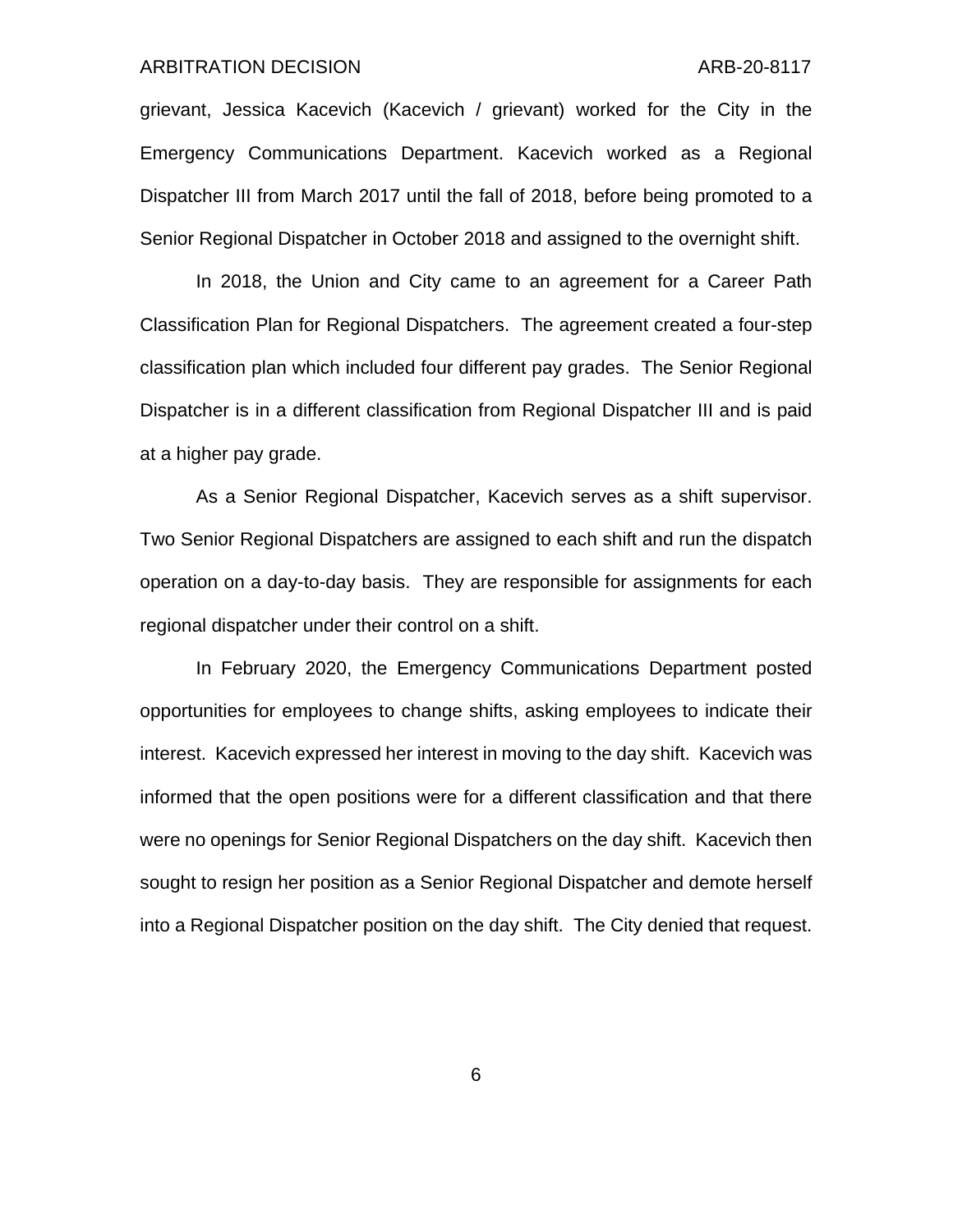The Union filed a grievance over the City's refusal to award Kacevich the day shift position. The grievance was denied at all steps by the City and resulted in the instant arbitration.

## **POSITIONS OF THE PARTIES**

### **THE UNION**

Jessica Kacevich's current title is a Senior Regional Dispatcher, the highest Union position in the Communication Department. As a Senior Regional Dispatcher, she is qualified for, and has actually worked in, all the lower dispatch positions.

Kacevich bid for a posted day shift which was subsequently filled by employees with less seniority in a lower classification. There can be no doubt that Kacevich is qualified for the assignment in question, which in the Union's eyes is nothing more than a change in her hours from the overnight shift to days. There is also no question that she possesses more seniority than those selected for the shifts. Article 10 of the collective bargaining agreement is clear that preference in assignments to work shifts will be made in accordance with seniority.

In its grievance response, the City asked the Union for contractual support for the proposition that an employee enjoys the privilege to bump a lower ranked employee from his/her position. This grievance has never been about the displacement of an employee. The shift assignment Kacevich covets was an advertised vacancy. The City's attempt to frame the issue in such a fashion is endeavoring to foster division within the workforce.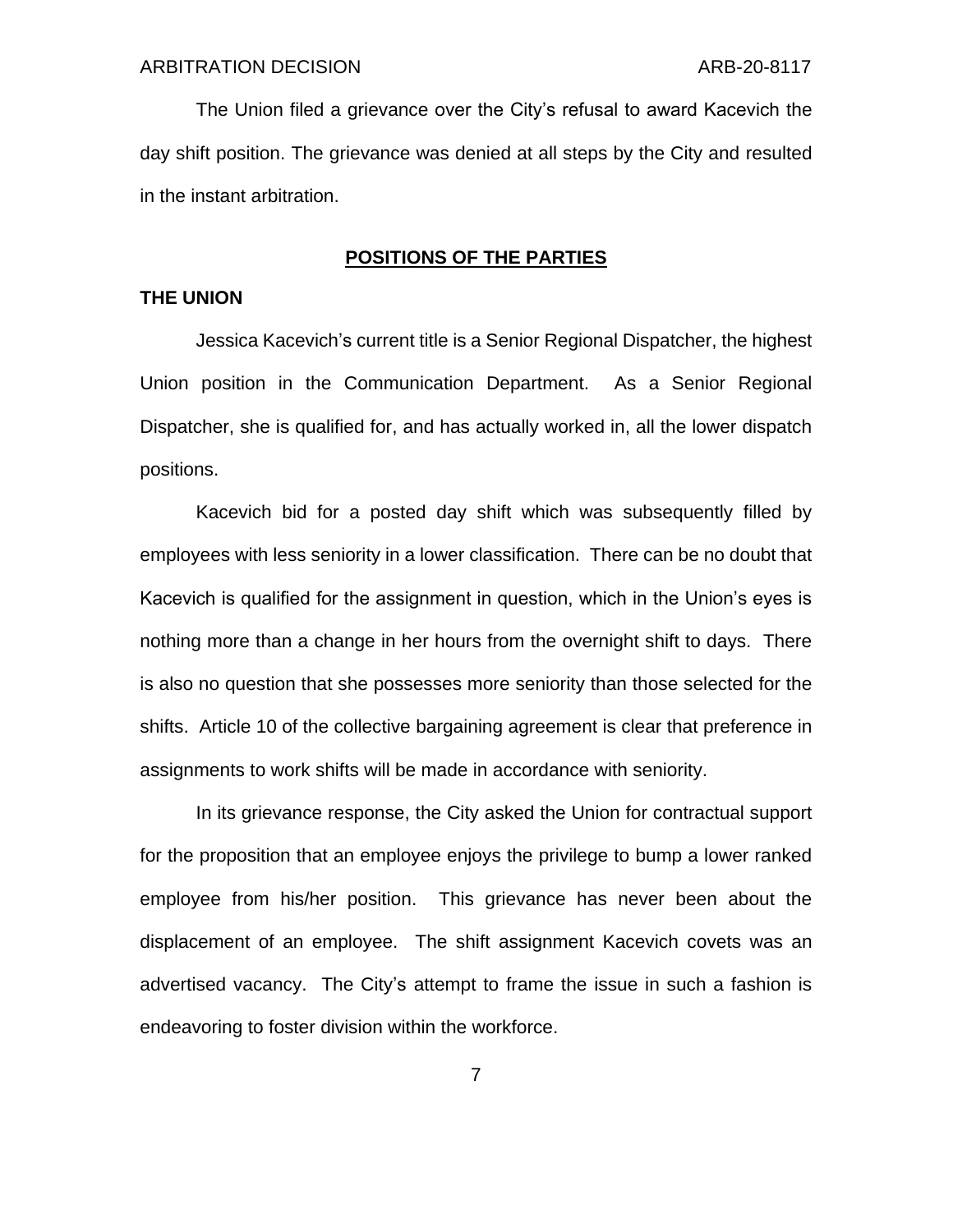The Union asserts that this is a case of qualifications and seniority. The collective bargaining agreement unmistakably recognizes the privilege seniority should bring to shift assignments. The real question the grievance raises is whether employee advancement through the Career Path Classification Plan negates all possibility of mid-career adjustment.

Kacevich was fully aware that the day shift position she bid for was actually to be filled with a lower ranked title than she possessed. She made it clear that she would resign her higher title in favor of the lower one upon acceptance of her bid. She was tired of the night shift and saw that bidding into the day shift with the higher title was not a viable option. Instead, she relied on her qualifications and seniority as a Regional Dispatcher II to fill the vacancy.

Once informed that her bid for the position was being rejected Kacevich asked Stanley how earlier requests from Senior Regional Dispatcher to Regional Dispatcher III were allowed. Stanley gave no answer at the time, but at the hearing he testified that the other employee Kacevich was referring to requested a hardship allowance to enable her to be demoted and secure a different shift. Stanley, when pressed, simply said that the transfer had been approved by the City management above him. So apparently there is a secret way to secure the type of reassignment requested by Kacevich, and it is only available to those with the political connections to make it happen.

The Union does not assert the right to submit a position-specific resignation at any time and upset the set schedules both parties enjoy. The current scenario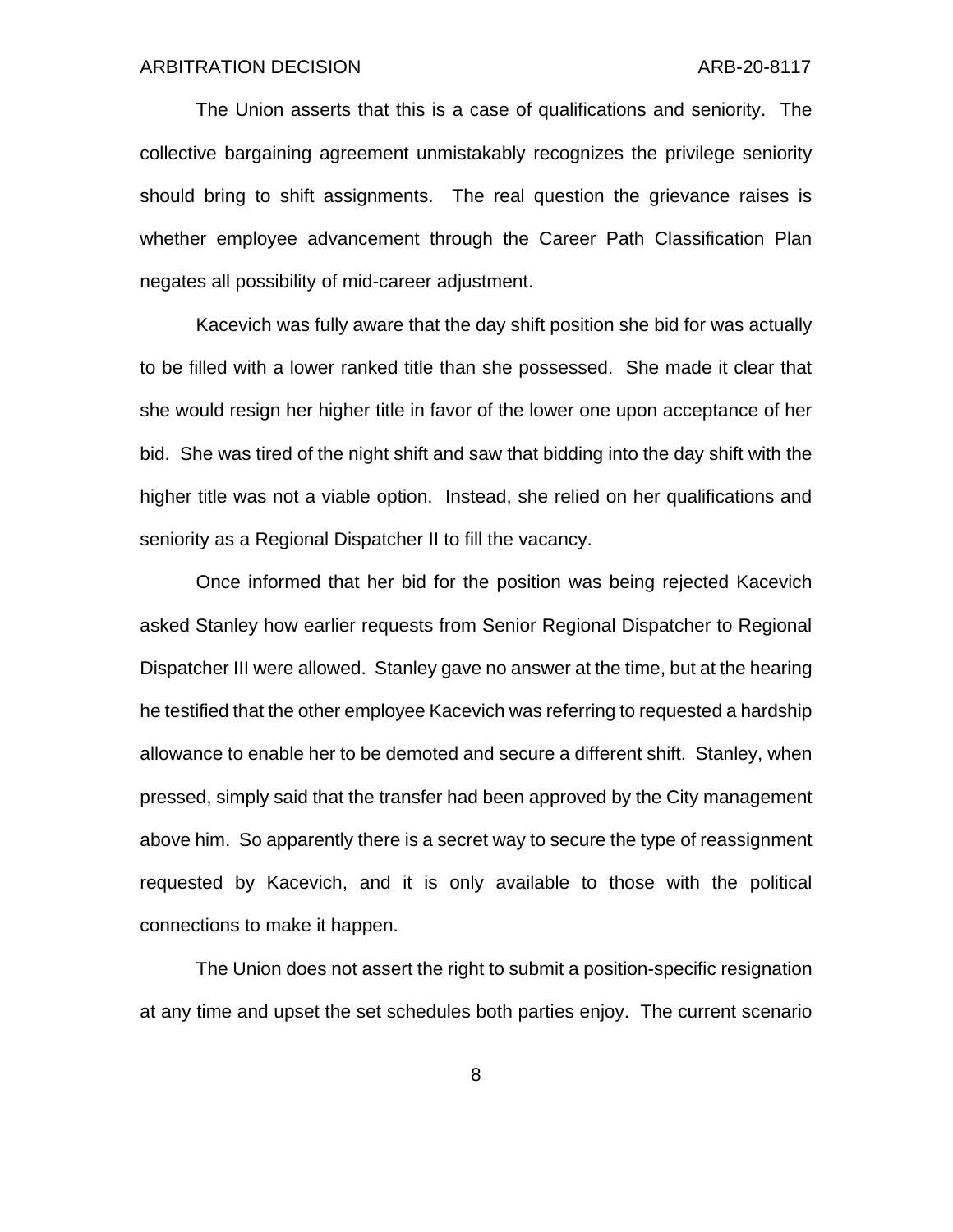#### ARBITRATION DECISION ARB-20-8117

only occurs when openings are available and higher classified employees wish to take a financial hit and abandon the more lucrative higher classification. The impact to the City's budgeting and scheduling functions is zero. The number and titles of assigned personnel to each shift remains the same.

The Union requests that the grievance be sustained, and an order be issued to the City placing the grievant in her bid-for position.

## **THE EMPLOYER**

In the instant case, the Union seeks an order that would require the City to permit any supervisory level employee to resign from their position, and then require the City to permit them to move to a lower position. Taken to the extreme, it would allow every supervisor in the Emergency Communications Department to decide at any given time that they no longer wished to be supervisors and wished to demote themselves to dispatcher level positions, leaving the department with no supervisors and too many dispatchers.

The Union was unable to present any provision in the collective bargaining agreement obligating the City to permit a Senior Regional Dispatcher to resign from her position and then voluntarily demote herself to a Regional Dispatcher III position for any reason, including the employee's desire to transfer from an overnight shift to a day shift. To the contrary, Article 4 of the collective bargaining agreement reserves to management the power to make decisions with regard to promotions and demotions.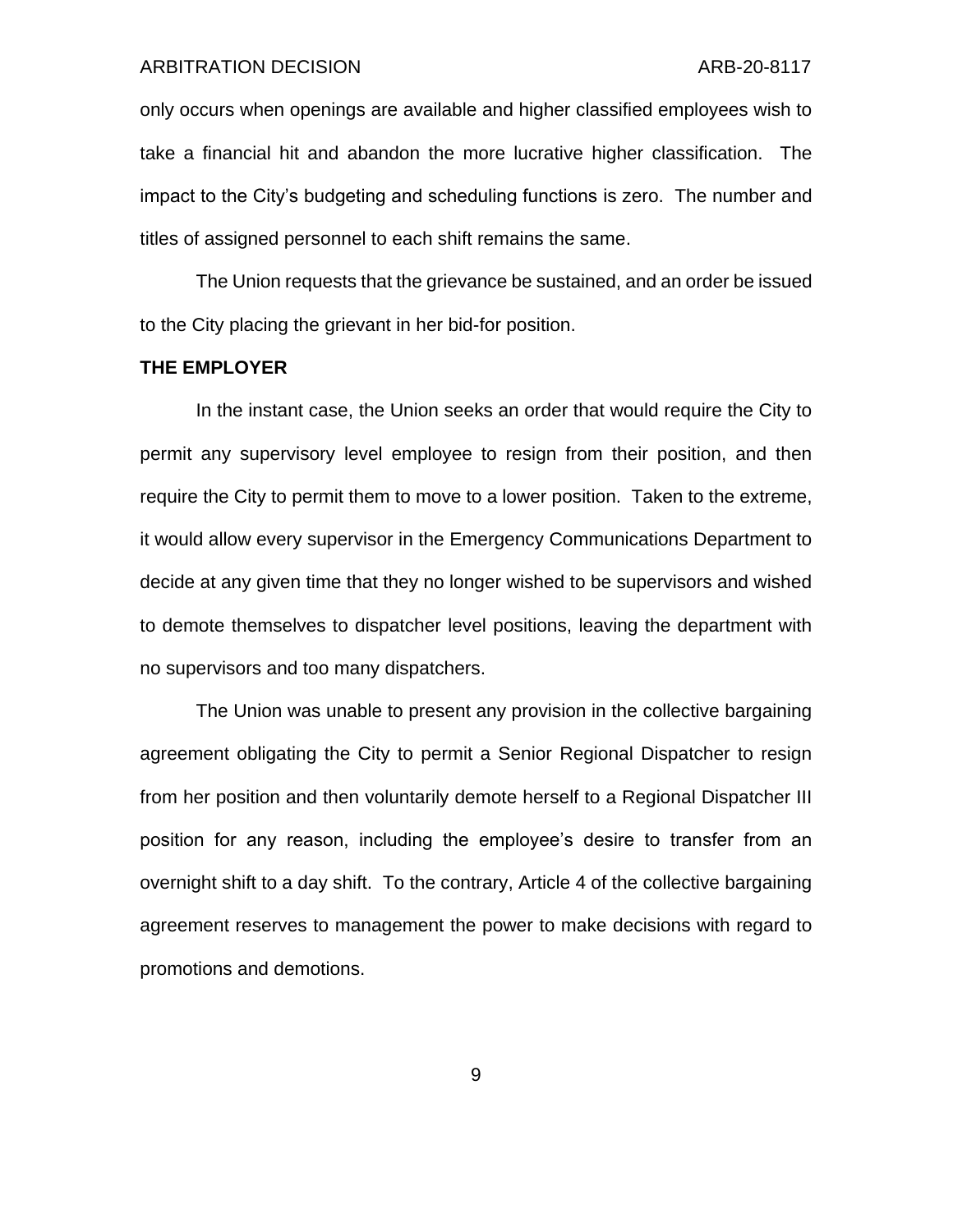In addition to the clear language of the collective bargaining agreement, the Union failed to provide evidence of an established past practice. As Stanley testified, during his ten years in the Emergency Communications Department, there was only one occasion where an employee was permitted to voluntarily demote herself. On that occasion, the request was not permitted as a matter of course as suggested by the Union. Rather, the request was presented as a personal hardship and it was reviewed by Stanley, forwarded to Human Resources, and ultimately approved by the City Manager to accommodate the employee's unique circumstances. It is clear from the evidence that there is no practice whereby supervisory employees are permitted to voluntarily demote themselves as a matter of course for any reason, including a desire to transfer shifts.

#### **Conclusion**

Based on the foregoing, the City did not violate the collective bargaining agreement when it did not permit Kacevich to resign her position, and then voluntarily demote herself so that she could transfer from an overnight shift to a day shift. The grievance should be denied.

### **OPINION**

The issue before me is: Did the City violate the collective bargaining agreement when it declined to accept the grievant's bid to go from a Senior Regional Dispatcher on the 11 p.m. to 7 a.m. shift to a Regional Dispatcher III on the 7 a.m. to 3 p.m. shift. If so, what shall be the remedy? For all the reasons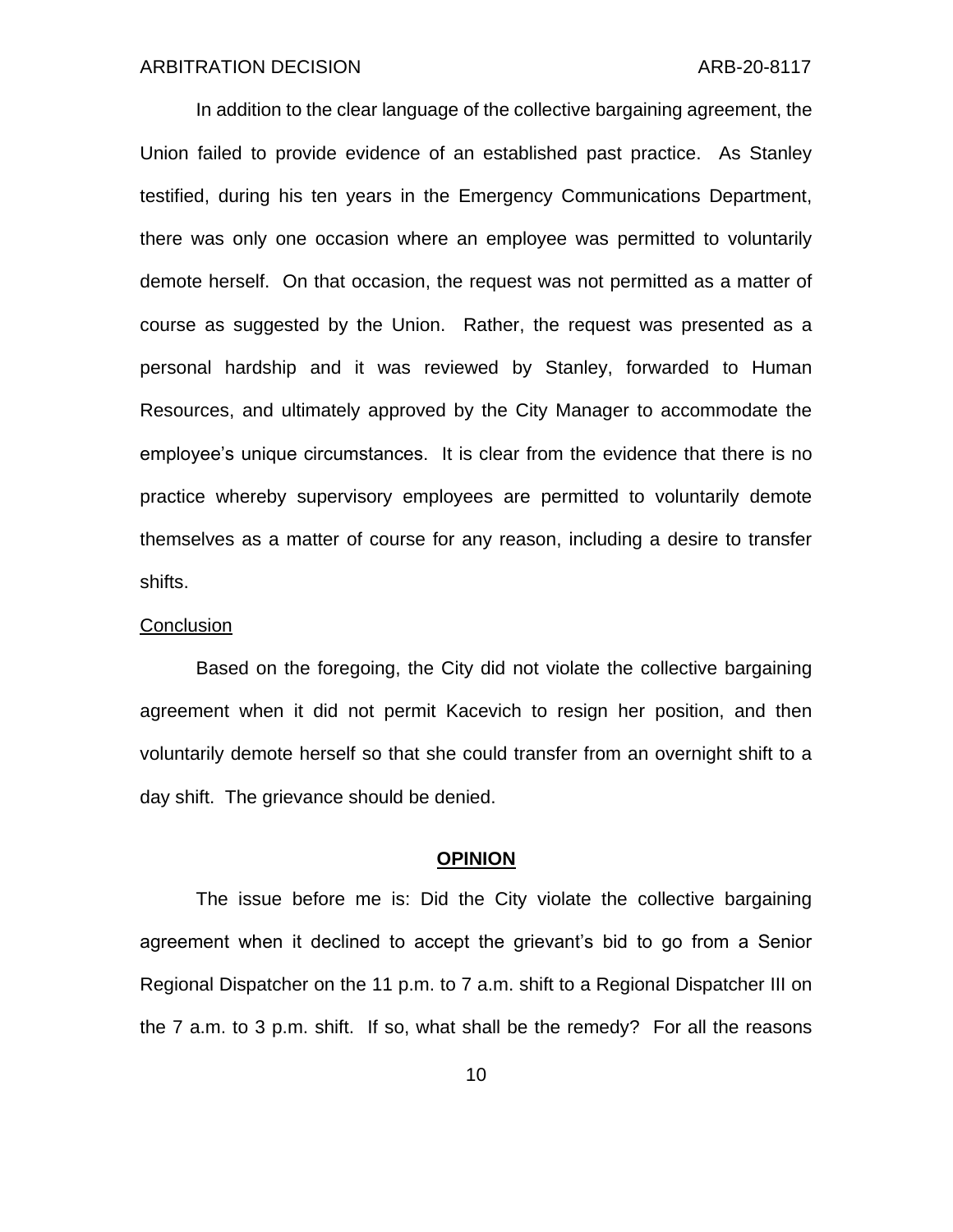#### ARBITRATION DECISION ARB-20-8117

stated below, the City did not violate the collective bargaining agreement when it declined to accept the grievant's bid to go from a Senior Regional Dispatcher on the 11 p.m. to 7 a.m. shift to a Regional Dispatcher III on the 7 a.m. to 3 p.m. shift, and the grievance is denied.

In 2018, the City and the Union agreed on a Regional Dispatcher Classification Plan. This plan created four classifications for dispatchers, Regional Dispatcher I, II, III and Senior Regional Dispatcher, each with its own unique pay grade and qualifications. Moving between each classification was a promotion which included increased and different duties and a salary increase. In the case of the Senior Regional Dispatcher, these increased duties were in the form of functioning as the shift supervisor. The City, in its sole discretion, decided to place two Senior Regional Dispatchers on each shift. These two Regional Dispatchers were in charge of the day-to-day operation of the Emergency Communications Center during their shift.

Kacevich applied for and was promoted to Senior Regional Dispatcher and assigned to the overnight shift with the commensurate change in duties and compensation in 2018. The City posted shift change opportunities in 2020 and Kacevich, eager to move to day shift, expressed interest. It was at this time that she was informed that there were no Senior Regional Dispatcher openings on the day shift. Kacevich then attempted to resign as a Senior Regional Dispatcher and return to a Regional Dispatcher role on the day shift commensurate with her seniority. The City declined her request.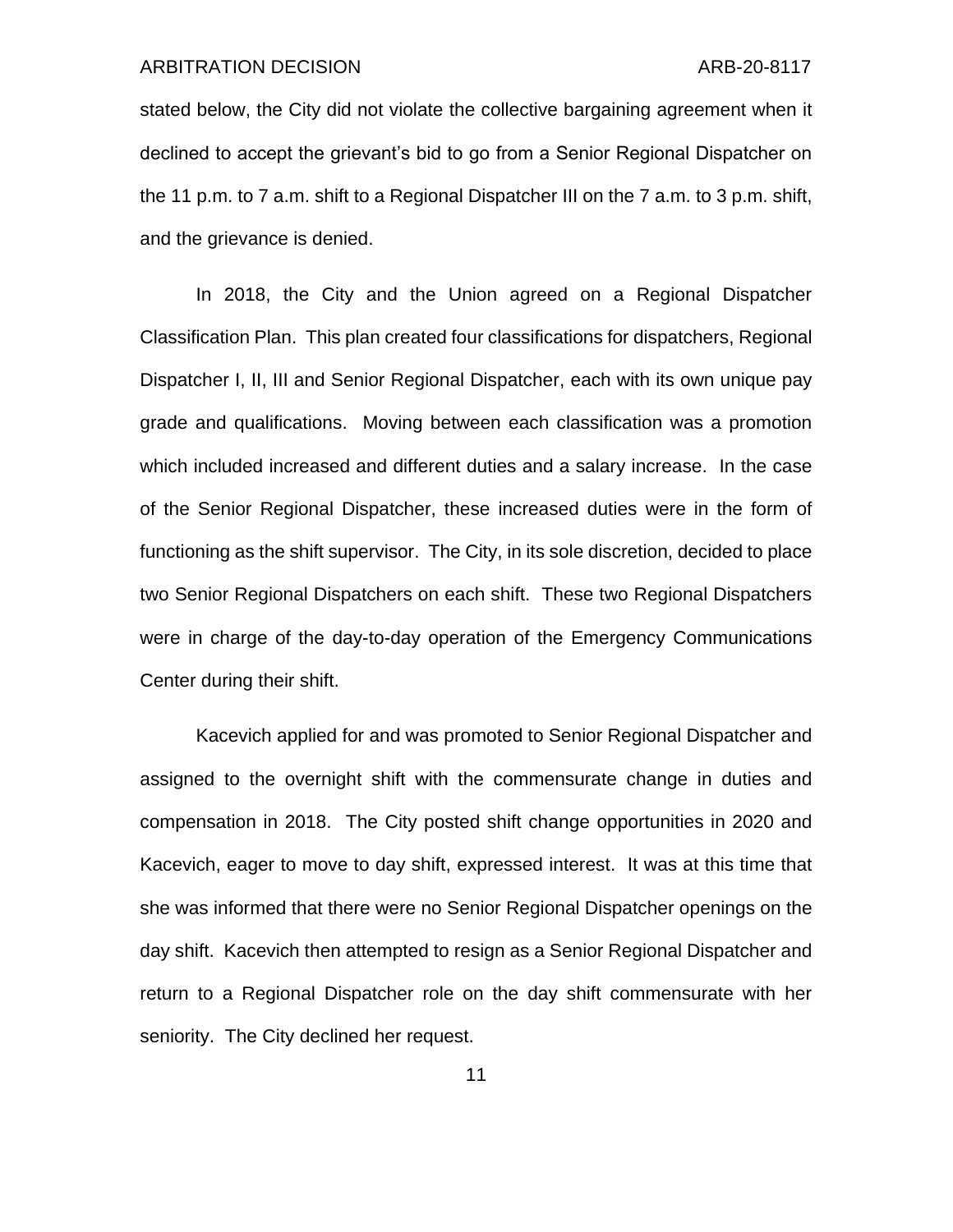The collective bargaining agreement contains language in Article 4, the Management Rights Clause, which places all decisions on demotion exclusively in the purview of the City. Additionally, the collective bargaining agreement contains no language on the issue of an employee bumping into a lower classification. While the Union is correct that Kacevich's request did not involve a potential bumping situation because the shift changes were to fill corresponding Regional Dispatcher openings, it is nonetheless instructive to note the lack of any such restrictions in the collective bargaining agreement.

Armed with the exclusive authority to decide on demotions, the City could have allowed Kacevich's request to reclassify herself back into the lower classification of Regional Dispatcher III and then hired a new Senior Regional Dispatcher to fill Kacevich's overnight shift. For reasons known only to the people involved, the City decided not to do so and denied Kacevich's request as was their contractual right.

The Union's argument that Kacevich had more seniority than the employees whom the City chose for the day shift is irrelevant. The openings in question were for Regional Dispatchers and Kacevich was a Senior Regional Dispatcher and not eligible without a demotion that the City declined to authorize. Had the City agreed to the demotion, Kacevich's seniority would have entitled her to the day shift, but as discussed, the City preferred to keep Kacevich as a Senior Regional Dispatcher.